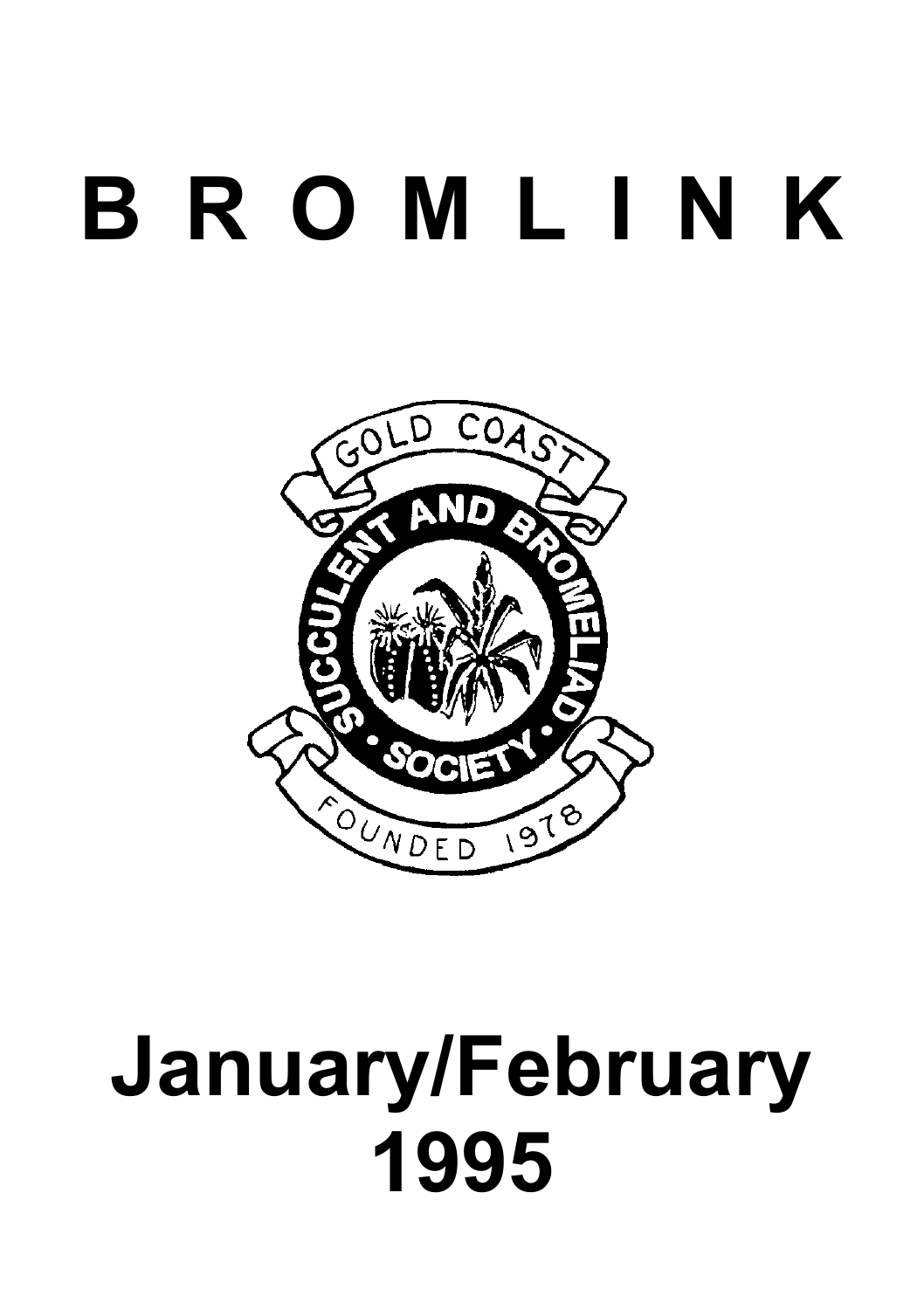# **TABLE OF CONTENTS**

## **SPECIAL FEATURES Page**

| NOVEMBER BUS TRIP TO MULLUMBIMBI 7 |  |
|------------------------------------|--|
| DISPLAY AT BOYD'S BAY NURSERY 11   |  |

#### **REGULAR FEATURES**

| PRESIDENT'S REPORT FOR NOVEMBER/DECEMBER | $\overline{2}$ |
|------------------------------------------|----------------|
|                                          | 3              |
|                                          |                |
|                                          |                |
| ANSWERS TO NOVEMBER/DECEMBER PUZZLE      | 10             |
|                                          | 10             |
|                                          | 11             |
| PLANT OF THE MONTH                       | 11             |
|                                          | 11             |
|                                          | 12             |
|                                          | 12             |
|                                          | 12             |
|                                          | 13             |
|                                          | 14             |
|                                          | 14             |
|                                          |                |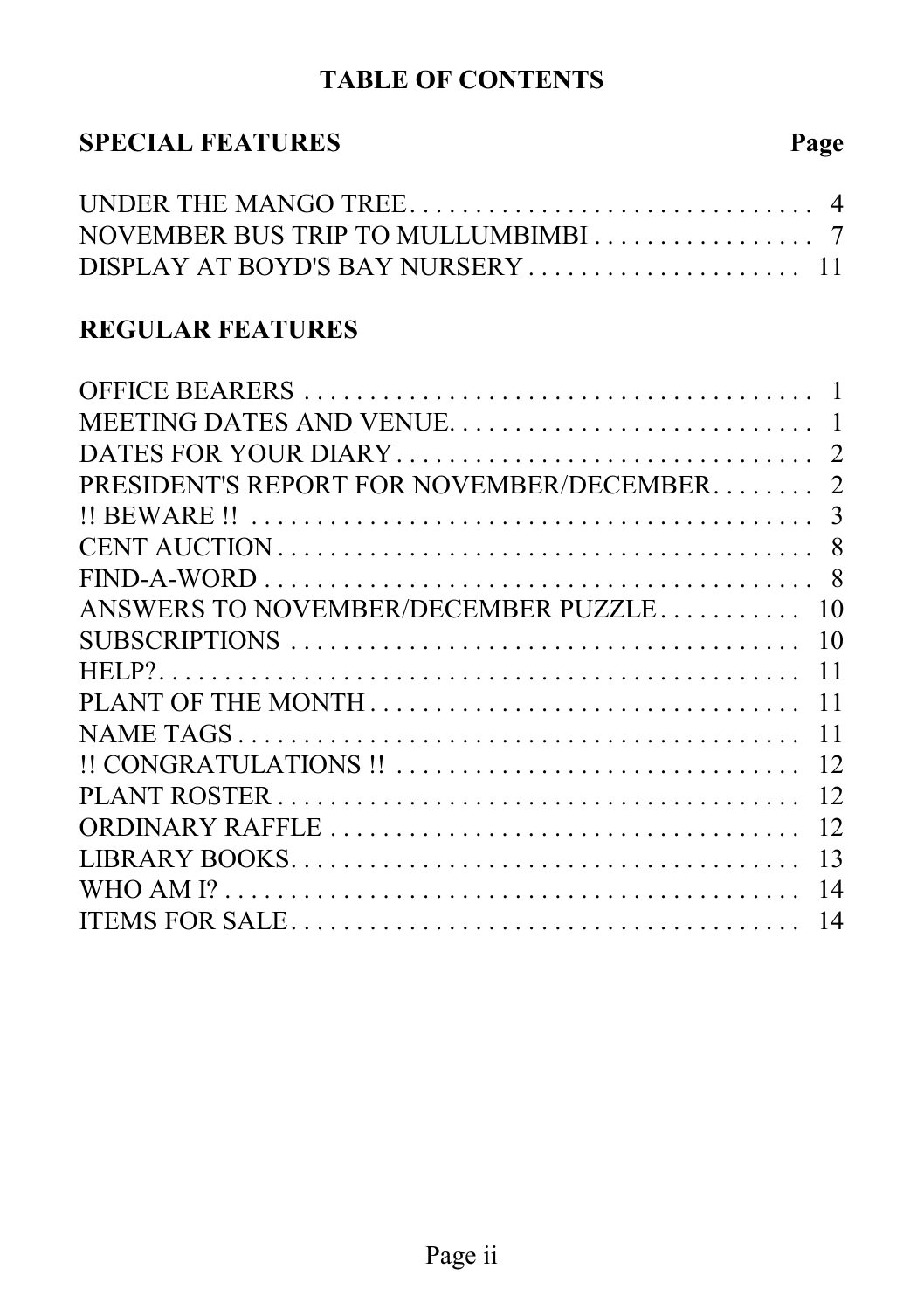#### **THE GOLD COAST SUCCULENT AND BROMELIAD SOCIETY - OFFICE BEARERS**

| <b>PATRONESS</b>                 | <b>Olwen Ferris</b>                |         |
|----------------------------------|------------------------------------|---------|
| <b>PRESIDENT</b>                 | Mary Nicholson                     | 72 0993 |
| <b>IMMEDIATE PAST PRESIDENT</b>  | <b>Olwen Ferris</b>                | 77 1904 |
| <b>VICE PRESIDENT</b>            | Graham Besgrove                    | (07)800 |
|                                  |                                    | 5431    |
| <b>SECRETARY</b>                 | Diana Hughes                       |         |
| <b>TREASURER</b>                 | <b>Jum Daniels</b>                 | 77 1469 |
| <b>EDITOR</b>                    | <b>Wendy Besgrove</b>              |         |
| <b>HOST &amp; HOSTESS</b>        | Audrey & Mac McAlister             |         |
| HOST & HOSTESS ASSISTANT         | Olwen Ferris                       |         |
| <b>COMMITTEE</b>                 | Mary Nicholson, Olwen Ferris,      |         |
|                                  | Graham Besgrove, Diana Hughes,     |         |
|                                  | Jum Daniels, Peter Ludowici, Nev   |         |
|                                  | Ryan, Wendy Besgrove, John         |         |
|                                  | Catlan, Rolly Reilly, Doug Reilly, |         |
|                                  | Audrey McAlister, Mac McAlister    |         |
| <b>PLANT SALES</b>               | Rolly & Doug Reilly                |         |
| PLANT SALES ASSISTANTS           | Narelle Rowe & Jo Ketelaars        |         |
| <b>GOODS SALES</b>               | Peter Ludowici                     |         |
| <b>GOODS SALES ASSISTANTS</b>    | John Catlan & Nev Ryan             |         |
| <b>LIBRARIAN &amp; ASSISTANT</b> | Jeanette Henwood & Dawn Collas     |         |
| <b>CATERING</b>                  | Inge vom Bruch & Anita Wille       |         |
| RAFFLES SUPERVISOR               | Roy Wenzel & Clarrie Morrow        |         |
| <b>LIFE MEMBERS</b>              | Olwen Ferris                       |         |
|                                  | Rolly & Evelyn Reilly              |         |
| <b>HONORARY MEMBERS</b>          | Jum Daniels, Roy Wenzel,           |         |
|                                  | Genny Vauhkonen, John Catlan,      |         |
|                                  | <b>Bev Collins</b>                 |         |

#### **MEETING DATES AND VENUE**

Our meetings are held at the Uniting Church Hall, Elanora on the second Saturday of each month starting at 1.30 pm.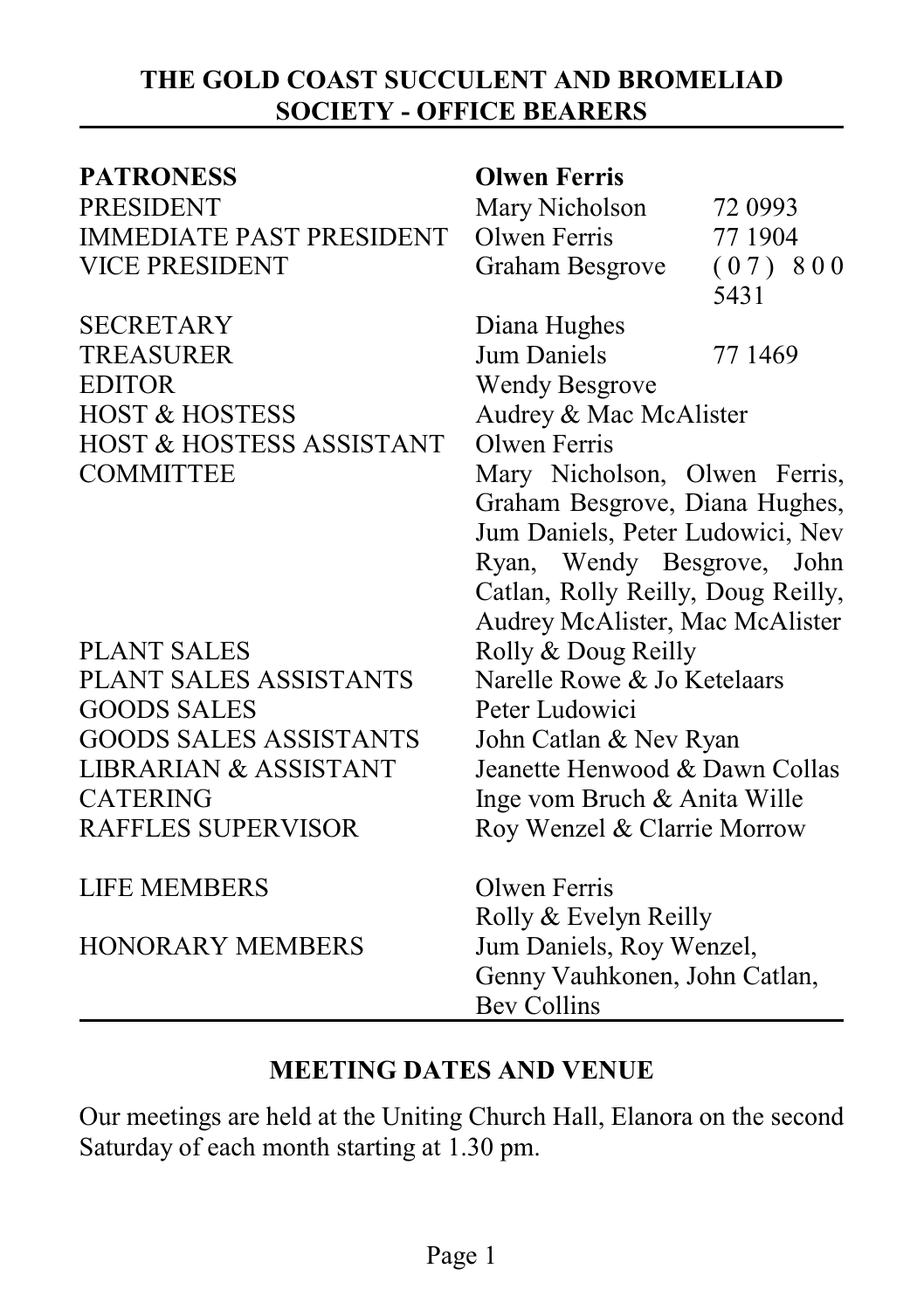#### **DISCLAIMER**

Opinions expressed in this newsletter are the contributor's own and are not necessarily those of the Committee or the Gold Coast Succulent and Bromeliad Society.

#### **DATES FOR YOUR DIARY**

| 11 | Regular Meeting                  |
|----|----------------------------------|
|    | Regular Meeting and Cent Auction |
|    | <b>Regular Meeting</b>           |
|    |                                  |

#### **PRESIDENT'S REPORT FOR NOVEMBER/DECEMBER**

Twenty-nine members attended our November meeting and we had four apologies.

We were given an informative talk on the products of S.A.F.E. (sustainable agriculture and food enterprises) by founder Les Dyne. Should anyone wish to know more about these products, please contact me as I have some leaflets on them. The Societywas given a complimentarymembership and you need the number to obtain your goods at a cheaper price. The Society is given a commission on all members sales.

Neville Ryan gave an interesting and informative talk on the Plant of the Month and the Show and Tell tables. Some of the plants spoken of were:

> *Neoregelia macrosepala, concentrica albo marginata, carolinae tricolor, ampullacea, lilliputiana*, Meyendorffii, Painted Desert, Medallion, Pink Heart, Voodoo, Aussie Dream, Avalia Pinwheel (?), Meyendorffii albo marginata Selecta, Primler (?), Rob Ryles Hybrid (?), Wine Gleam, *lilliputiana* x Rose Marie, Joy Pritchard, ampullacea hybrid Neomea Strawberry *Billbergia alfonsi joannis*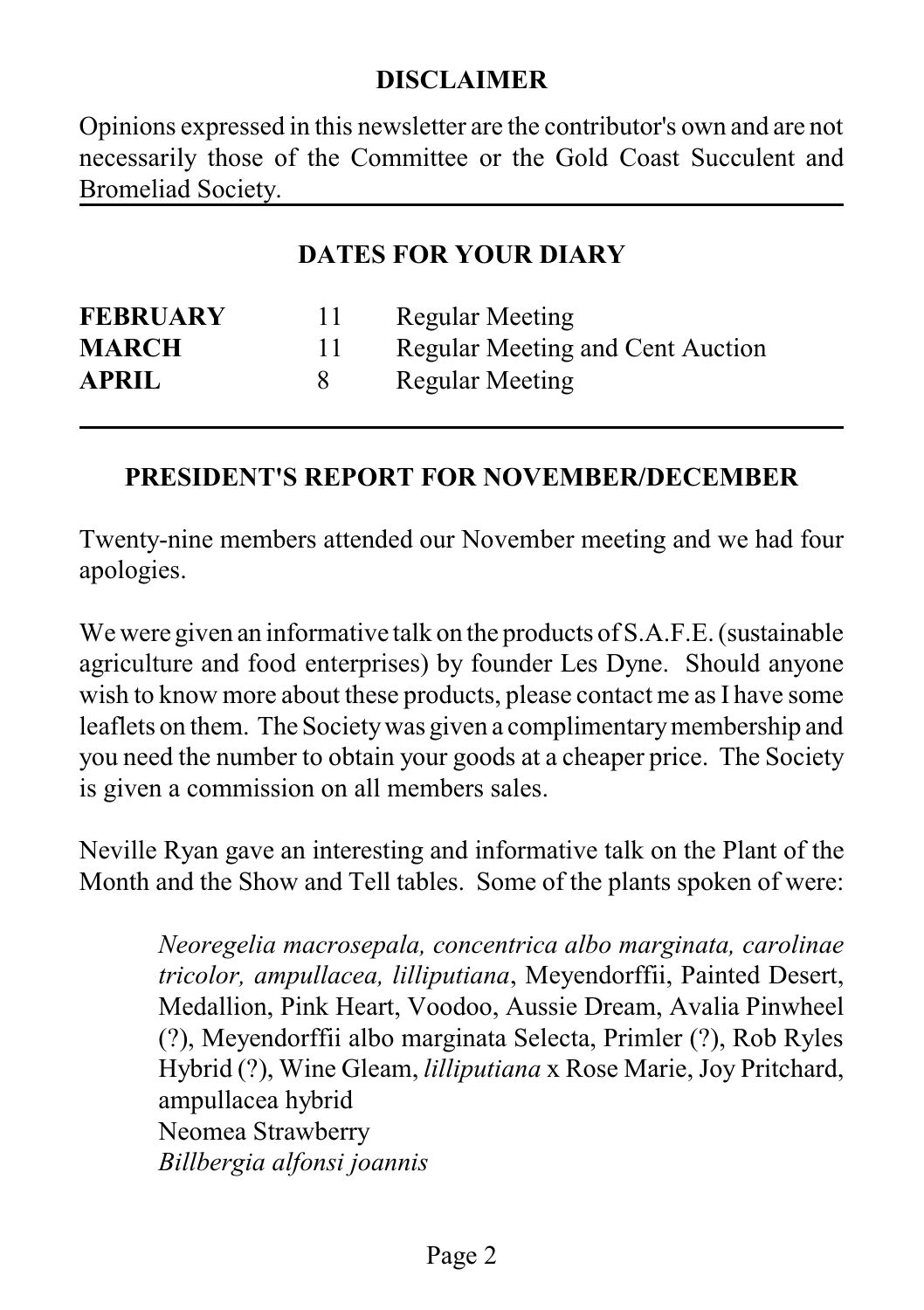*Vriesea fenestralis, platynema, splendens, williamsii*, Grafton Sunset Aechmea fasciata var purpurea

Many thanks to Nev for answering all the questions.

Forty people attended our Christmas Party and everyone had a good time. I would like to thank all who supplied plants for our Raffle Table. It was a credit to you, this being one way that we can all support our Society.

Neville supplied some interesting plants for a Show and Tell Table, some being:

> *Tillandsia imperialis, funckiana, fasciculata, lampropoda, nervata, copanensis*, and some Tillandsias on a piece of wood *albida, streptophylla, harrisii, paleacea, acostae, brachycaulos x ionantha, jucunda* and *globosa Vriesea flammea, splendens, splendens x glutinosa*, Poelmanii (white eye) and Doreen *Billbergia amoena var minor Neoregelia cyanea*

The beautifully painted plate by Audrey McAlister was won by Irene Small.

#### **!! BEWARE !!**

Due to the overwhelming lack of response to my recent pleas for articles, I would like to warn members that several people have been put on my "hit list" and I will be contacting you in due course to extract (by any means available) an article for Bromlink. There will be no escape and, if you give in peacefully, I promise that I will make the experience as painless as possible.

Your Editor, Wendy.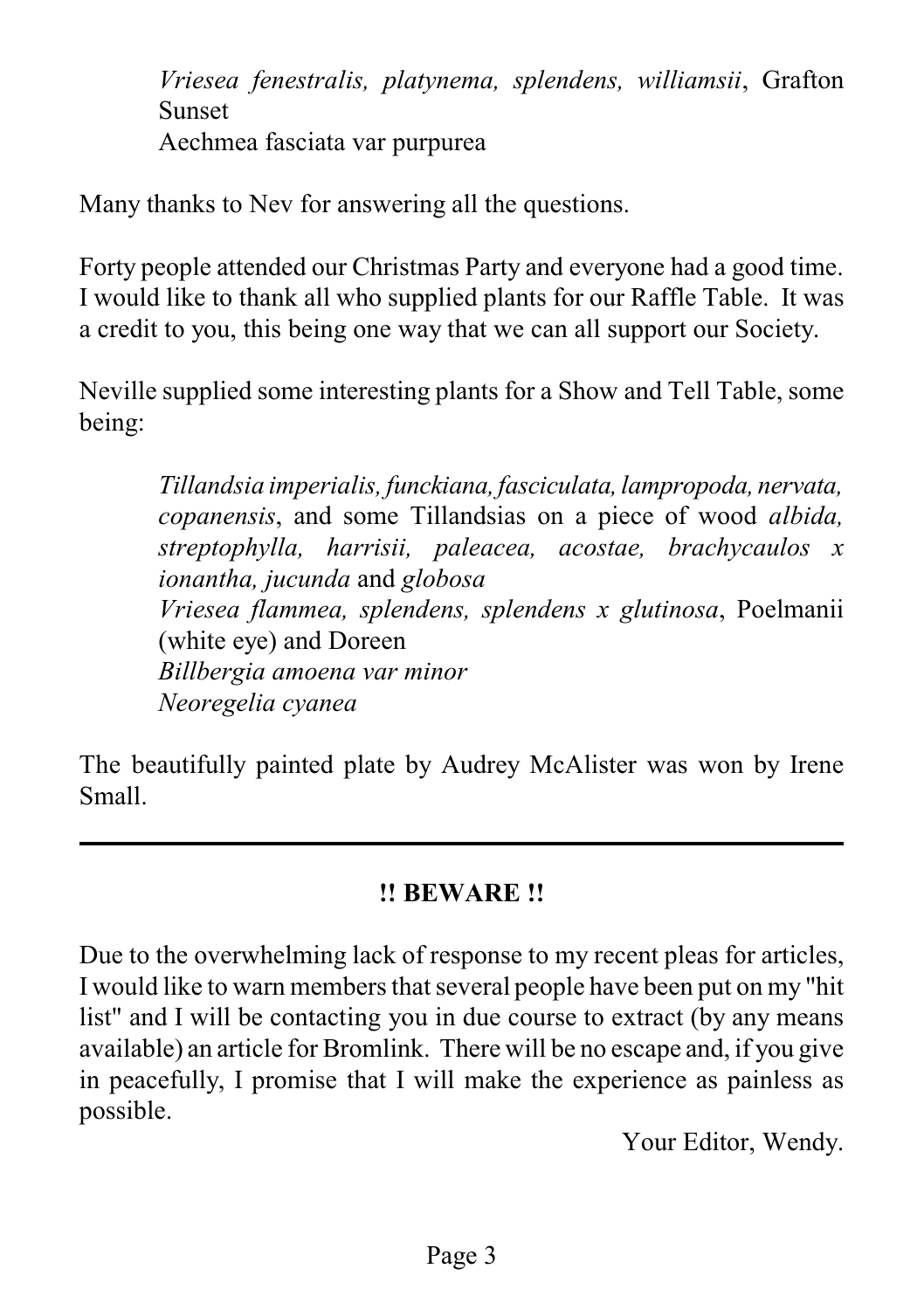#### **UNDER THE MANGO TREE**

John Catlan

This column is about people, broms and other things.

As a 12 year old kid, I lived at Clermont, Western Queensland, and to us tin lids the ultimate status symbol was to have a large mango tree in our own yard. You could sit in a mango tree for hours and talk to your friends. In summer, it was the coolest place to be, in both senses of the word. During the mango season you sat in the tree and ate half green mangoes while you kidded one another. They were half ripe and real beaut.

Forty years later, Genny and I have two big mango trees in our yard. Now I sit under them instead of in them, but the feeling is just as great, hence the name "Mango Mansion".

This year we flowered two *Billbergia alfonsi-joannis* from different sources and comparing the flower bracts to *Billbergia magnifica* in the Journal taking particular notice of the form and colour of the ovaries, it would seem that we have *Billbergia magnifica*. Until we find or flower the real *Billbergia alfonsi-joannis* we will just have to wait and wonder.

The flower bract of our *Billbergia alfonsi-joannis* (?) was covered thickly by scurf and while sitting and watching the developed bract for the three days prior to the first flowers opening, it was visited by bees who collected this scurf and stuffed it into their pollen sacs. Either this scurf is a food source for bees or we have a dopey batch of bees living at Jacob's Well. As soon as the first flowers opened and the pollen developed, the bees changed over to collecting pollen. Maybe its a ruse by *Billbergia alfonsijoannis* (?) to make sure the pollinators are there waiting for the first flowers to open.

*Billbergia alfonsi-joannis*is named bythe discoverer, Padre RaulingReitz, after his two brothers.

The Noisy Miners who visit our place, clock on at daybreak by visiting the night flowering Vrieseas then change over to Neoregelias and Aechmeas. when the Aechmea berries ripen they look for the insects attracted by the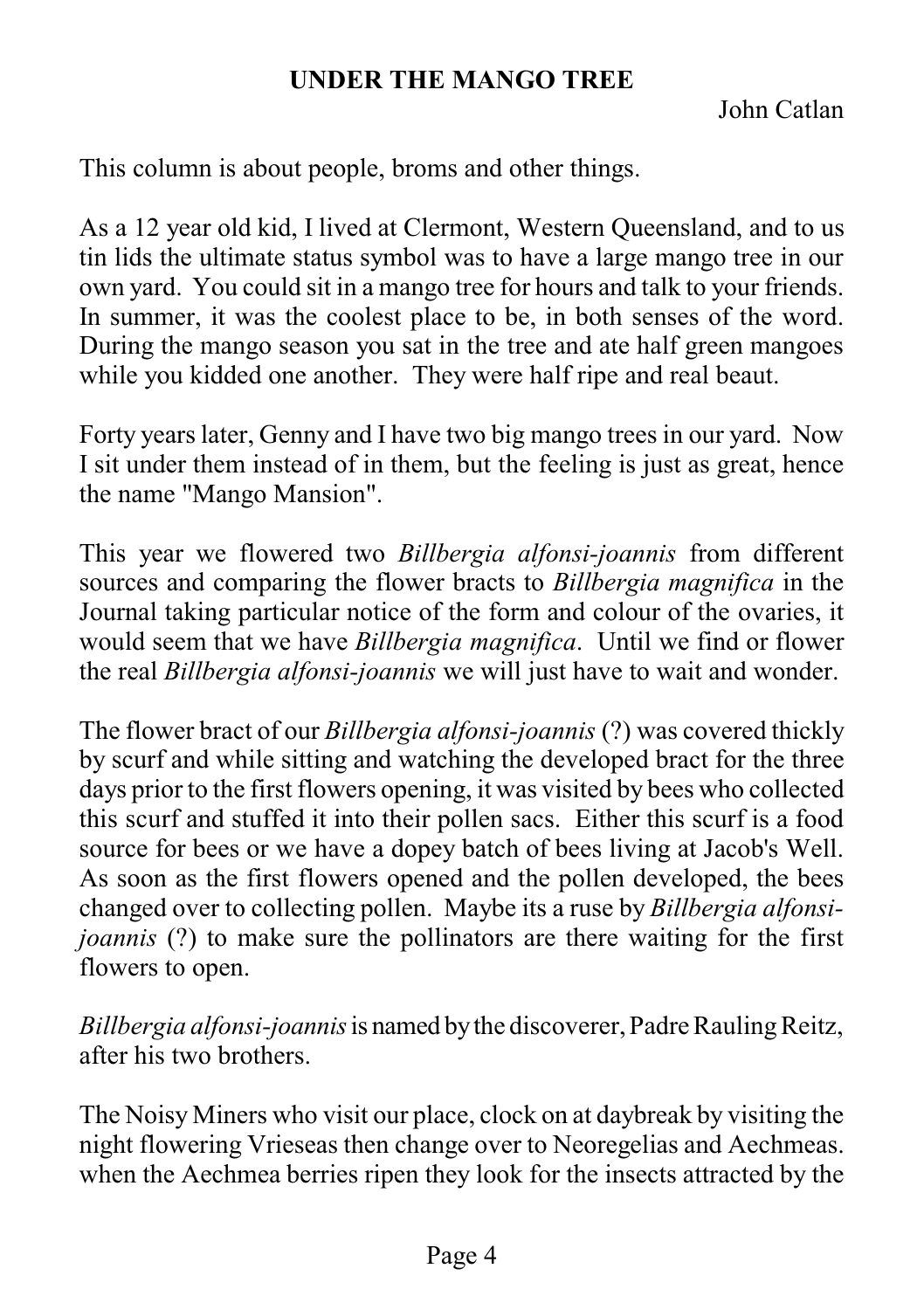ripening berries, then they eat the berries and there goes your hybridising program.

A young Miner who obviously had just learnt to fly (of course, that makes it a minor miner), landed on a leaf of *Neoregelia correia arauji* and, with a flurry of legs and feathers, slid on its bum into the cup.

Now, don't be mistaken, don't be misled, you wouldn't miss it for quids, unless you were dead.

We have two *Aechmea maria regina* in flower. Now we know *Aechmea marie regina* is dioecious (ie you have male plants and female plants). One of our plants is marked male and the other female. Of course, being experienced Brom growers, we know that means bugger all so back to the literature to look for a description that will enlighten us. But you guessed it, we found bugger all. We assume one plant should have flowers with female parts and the other male parts (ie pollen). But too many assumptions is a sure road to no where.

Its just a simple question, but its left me deep in doubt can someone put their mind in gear and help me work it out.

I must thank the two people who had questions about pin spot scale after reading my piece in last issue. It gives me at least two areas in the article that need clarification. I think I had better get in now with regard to *Aechmea regina*. Please don't ring me up and tell me male flowers are bigger than female flowers or female flowers are fatter than male flowers, because I will only have to come back and say, "bigger than what", or "fatter than what", because I have found that culture of bromeliads has an astonishing effect on colour of plant, size of plant and size of bracts.

For those people who ring us, the best time is just on dark. We come inside then and will hear it. No, I do not have an answering machine. I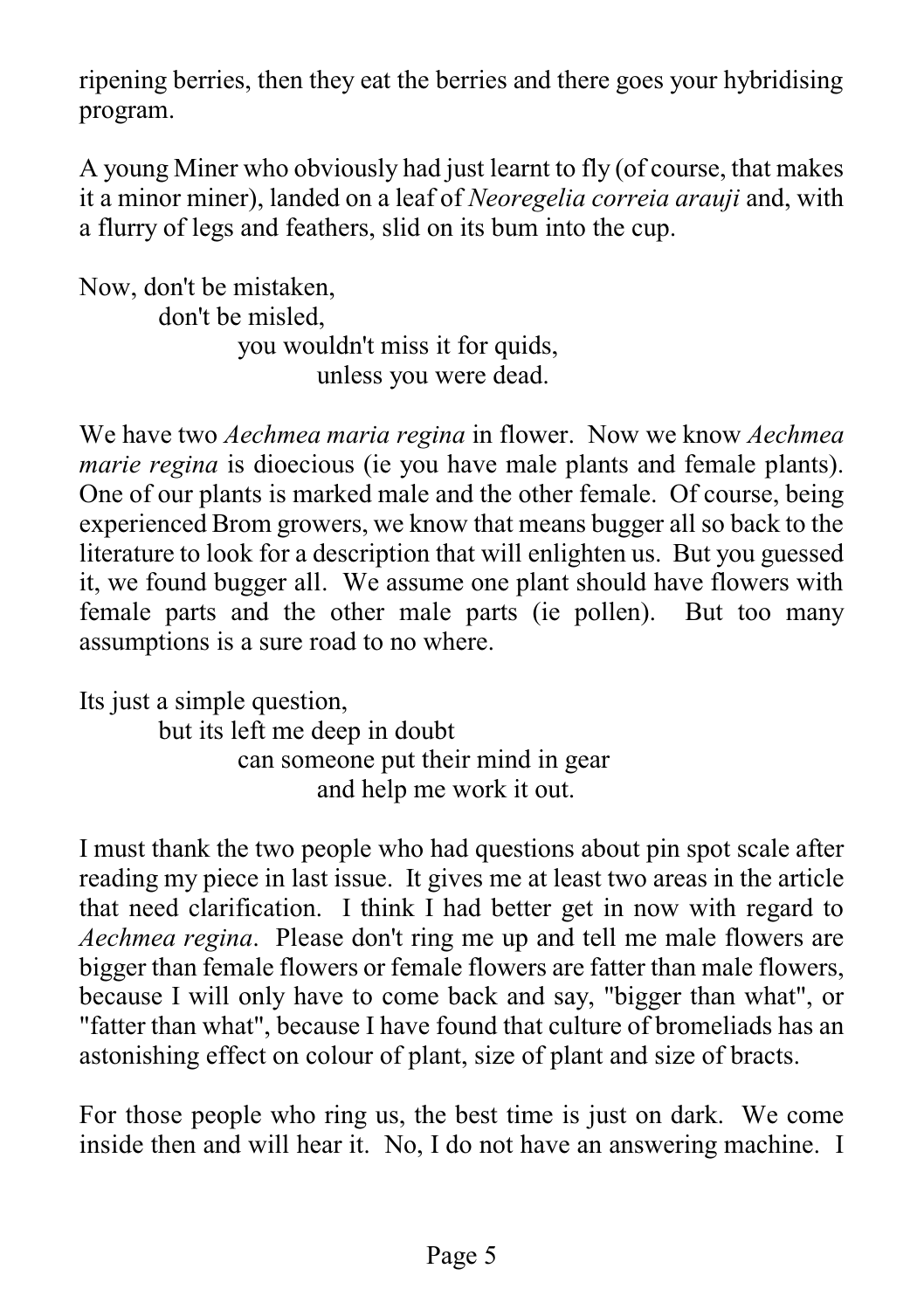feel most uncomfortable talking to those idiots. Yes, I do talk to myself, but I get a better class of repartee and a lot less orders.

Hello, Diana Hughes. She knuckled me at the Gold Coast Christmas Party and was slightly put out that she had missed out when we put our order in for "Bromeliads in the Brazilian wilderness" by Leme and Marigo, while she was tearing strips off me in an extremely polite manner. I thought it probably prudent not to mention that we had just ordered "Blooming Bromeliads" from Germany (English version we hope) three days previously. Now Diana, take three deep breaths, quick grab the paper bag over mouth and nose. Feeling better? Right, count to ten, right - OK good.

The system works this way. Anyone who is interested in books lets Genny know, that's my "She whom must be obeyed". As soon as a book becomes available, we ring you. We then group the orders and let Derek in South Australia know. He works out a price, lets us know. We then advise the relevant locals and you shoot off your cheque to Derek. Simple and efficient, except for Diana Hughes.

The phrase, "She whom must be obeyed" was first used as the official title of Cleopatra when she ascended to the throne of Egypt.

Len Coglan bought back from one of his trips seed of *Aechmea spectabilis*, through Josie Tonkin we wound up with two seedlings. One seedling we gave to Don and Phyllis Hobbs and the other is in flower now. It is spectacular. The book, Bromeliaceaes of Venesualar, has a photo on page 88 but it does not do it justice. In time, I hope we will have seedlings available.

The spring of 1994 was different. *Vriesea phillipocobergii* is flowering for everyone. *Vriesea guttata*, which I have had since the year dot and never flowered, every plant is in flower and so is Olive Trevor's. People have remarked how cold it was this year so maybe as well as a decreasing day length, they need the cold. It has been very dry and although we water our plants, maybe they have been a little drier this year and they need these conditions to flower. I know from experience, *Vriesea guttata* is not very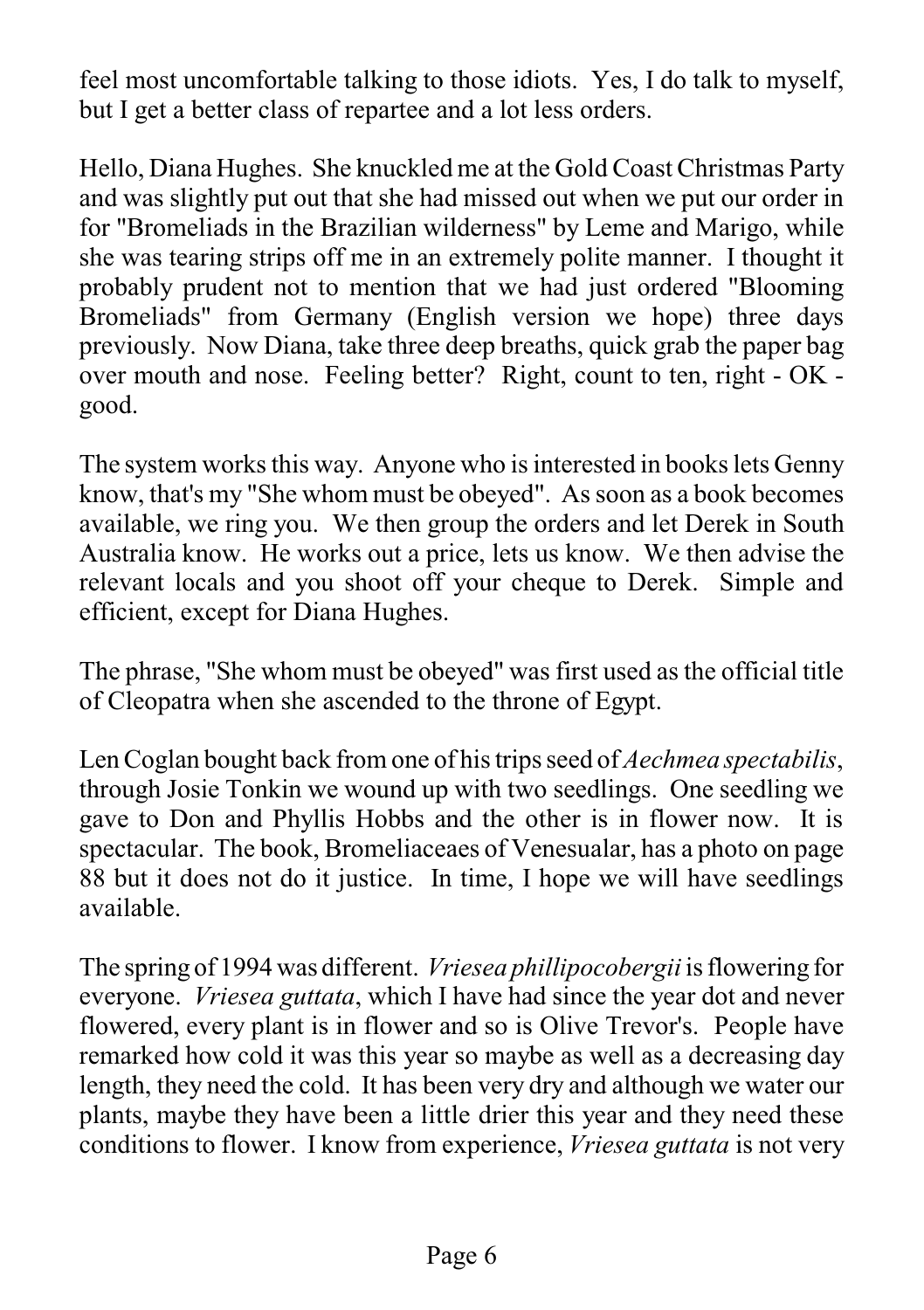fond of wet feet in winter. Has anyone else had plants for years that have not flowered and this was their year? Let us know.

God willing, you will hear from us in March/April newsletter. We will end this column with a byline from the cowboy philosopher, Bat Masterson, who pointed out that everthing evens out in the end, but not always fairly. He used the example that everyone gets ice, the rich get it in summer and the poor in winter.

#### **NOVEMBER BUS TRIP TO MULLUMBIMBI**

It was raining when the bus left the coast but the weather fined up as we crossed into New South Wales.

Diana was waiting at the Totem Pole Park with Mike and Sue to lead us to our first destination. Mark, our friendly bus driver, offered to take us on to the Mignon Falls but, alas, we did not have to go so far.

Peter and Diana have a lovely position nestled into the mountains. We were welcomed with tea, coffee and lovely cold, straight from the spring, water and scones.

The plants all seem to thrive in the ideal conditions - we even visited the spring. Clarrie, Gloria, John, Genny and Jo joined us there.

Soon were were off, back to Mullumbimbi, to the Park for our lunch. What a delightful spot that was.

We then followed Clarrie and Gloria back to their home where there were many different plants, trees, orchids - you name it, you can find it here. We met up with an ex-member, Buck Staff, here. He gave us two jars of Choko Pickles for our next raffle. All too soon it was time to head for home.

A special thank you to Peter and Diana, Clarrie and Gloria for making us so welcome.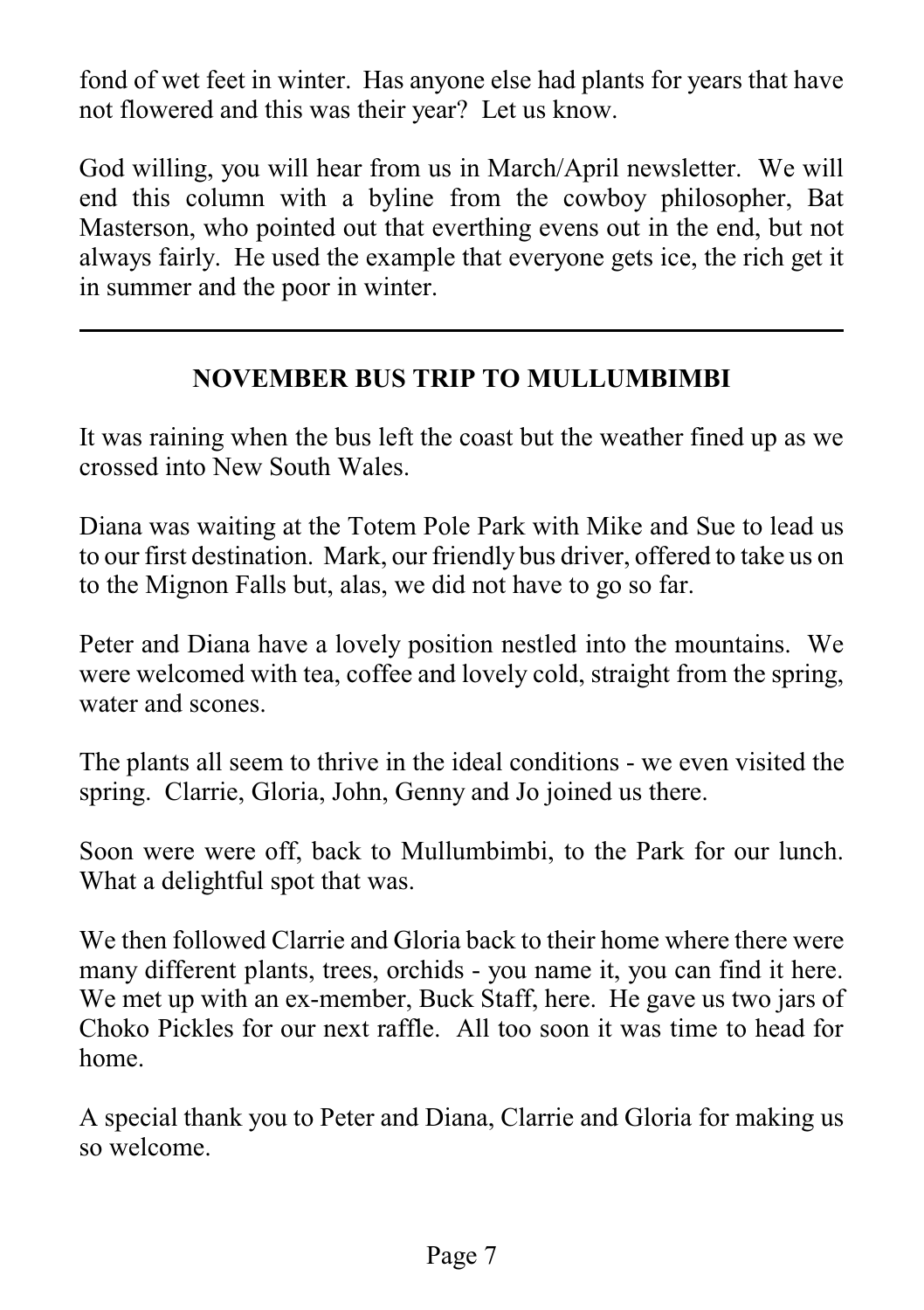#### **CENT AUCTION**

It was wonderful how much fun can be had by our Cent Auction every March and September. If members keep bringing in several plants each to be placed in groups, the responsibility will be less on just the same few. The building up of our Library is the aim of the Cent Auctions.

*Please remember not to throw all your tickets into the lots but retain the No. 1 ticket for the draw.*

| ${\bf P}$     | U             | Y                | $\mathbf{A}$ | A             | $\overline{I}$ | $\mathbf L$   | ${\bf E}$     | N             | S                         | E            | U             | Q           | A             | D             |
|---------------|---------------|------------------|--------------|---------------|----------------|---------------|---------------|---------------|---------------------------|--------------|---------------|-------------|---------------|---------------|
| $\mathbf I$   | $\mathcal{C}$ | $\mathbf R$      | Y            | $\mathbf{P}$  | T              | A             | N             | $\mathbf T$   | H                         | U            | S             | G           | E             | $\mathbf Y$   |
| $\mathbf T$   | H             | V                | $\mathbf N$  | A             | A              | $\mathcal{C}$ | U             | $\mathbf T$   | E                         | A            | ${\bf E}$     | U           | $\mathbf T$   | $\mathcal{C}$ |
| $\mathcal{C}$ | ${\bf E}$     | $\boldsymbol{B}$ | $\mathbf R$  | $\mathbf{O}$  | $\mathbf M$    | ${\bf E}$     | L             | $\bf I$       | A                         | $\mathbf N$  | $\mathbf T$   | Z           | $\mathbf R$   | K             |
| $\mathbf{A}$  | $\mathcal{C}$ | $\mathbf I$      | A            | $\mathbf X$   | $\mathbf I$    | L             | $\mathcal{C}$ | $\rm I$       | E                         | E            | $\mathbf{F}$  | M           | $\mathbf O$   | $\mathbf I$   |
| $\mathbf I$   | $\mathbf T$   | L                | D            | I             | R              | B             | Y             | H             | $\mathbf R$               | E            | D             | A           | ${\bf P}$     | A             |
| $\mathbb{R}$  | $\mathbf I$   | L                | $\mathbf{P}$ | A             | E              | $\mathbf N$   | E             | $\mathbf{O}$  | M                         | E            | A             | ${\bf N}$   | S             | A             |
| N             | A             | B                | $\mathbf O$  | F             | R              | $\mathbf U$   | $\mathcal{C}$ | S             | ${\bf E}$                 | E            | D             | $\mathbf I$ | $\mathbf I$   | $\mathbf{V}$  |
| $\bf I$       | E             | ${\bf E}$        | $\rm T$      | $\mathbf{O}$  | H              | $\mathbf O$   | $\mathbf X$   | $\mathcal{C}$ | $\mathbf{P}$              | $H_{\rm}$    | $\mathbf{A}$  | A           | S             | $\mathbb{R}$  |
| A             | N             | R                | $\mathbf O$  | $\mathcal{C}$ | $H_{\rm}$      | A             | G             | A             | $\boldsymbol{\mathrm{V}}$ | $\mathbf I$  | A             | L           | ${\bf P}$     | $\rm I$       |
| ${\bf N}$     | A             | G                | A            | $\mathbf N$   | L              | $\mathcal{C}$ | $\mathcal{C}$ | $\mathbf{O}$  | M                         | A            | $\rm K$       | L           | $\mathbf O$   | ${\bf E}$     |
| A             | Y             | $\mathbf I$      | $\mathbf I$  | R             | $\overline{O}$ | S             | $\mathbf X$   | Y             | L                         | A            | $\mathcal{C}$ | E           | $\mathbf T$   | ${\bf S}$     |
| ${\bf N}$     | $\mathcal{C}$ | A                | $\mathbf N$  | $\mathbf I$   | S              | T             | $\mathbf R$   | U             | M                         | $\mathbf{O}$ | S             | S           | A             | E             |
| A             | S             | Y                | $H_{\rm}$    | $\mathcal{C}$ | A              | ${\bf T}$     | S             | $\mathbf O$   | H                         | ${\bf T}$    | $\mathbf N$   | A           | $\mathcal{C}$ | A             |
| ${\bf S}$     | N             | U                | S            | S             | U              | $\mathcal{C}$ | $\mathcal{C}$ | $\mathbf{O}$  | $\mathcal{C}$             | $\mathbf O$  | ${\bf E}$     | A           | R             | A             |

**FIND-A-WORD**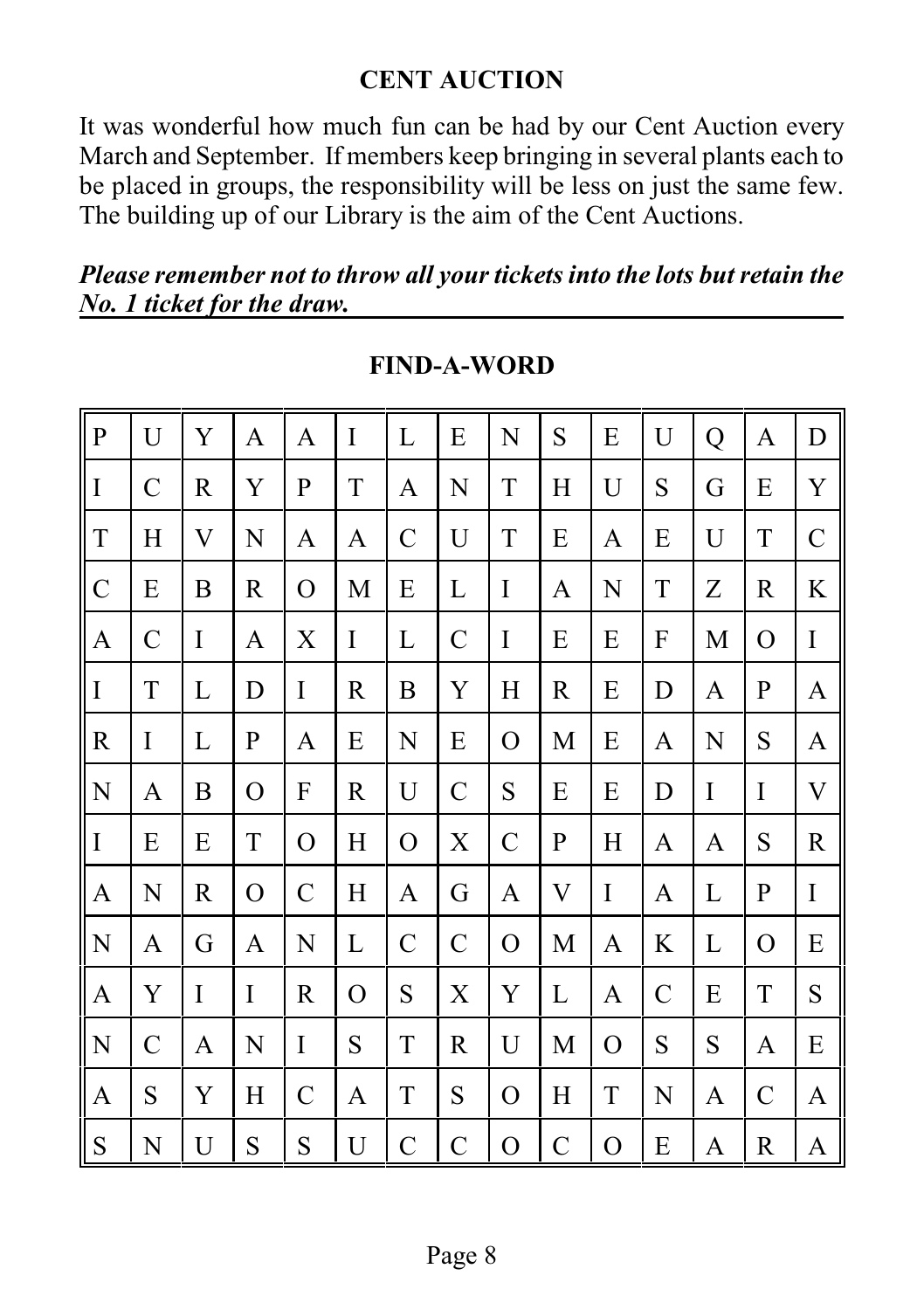#### **CLUES**

| <b>ACANTHOSTACHYS</b> | <b>HECTIA</b>     |
|-----------------------|-------------------|
| ACUTE                 | <b>HOT</b>        |
| <b>AECHMEA</b>        | <b>HYBRID</b>     |
| ALL                   | LAX               |
| ANANAS                | <b>MOSS</b>       |
| <b>ARAEOCOCCUS</b>    | <b>NEOMEA</b>     |
| AXII.                 | OCHAGAVIA         |
| <b>BILLBERGIA</b>     | <b>PITCIARNIA</b> |
| <b>BROMELIA</b>       | <b>PORTEA</b>     |
| <b>CALYX</b>          | <b>PUYA</b>       |
| <b>CANISTRUM</b>      | <b>QUESNELIA</b>  |
| <b>CATOPSIS</b>       | <b>RED</b>        |
| <b>COMA</b>           | <b>SCAPE</b>      |
| <b>CRYPTANTHUS</b>    | <b>SCURF</b>      |
| <b>CYANEA</b>         | SEED              |
| <b>DEUTEROCOHNIA</b>  | <b>SPIKE</b>      |
| <b>DYCKIA</b>         | <b>SUN</b>        |
| <b>GENE</b>           | <b>VRIESEA</b>    |
| <b>GUZMANIA</b>       |                   |

Rearrange to make a sun-loving bromeliad which grows on rocks or in the ground. This plant belongs to a small family.



#### **THE CRYPTANTHUS CARNIVAL**

Did you realise that there were 100 Cryptanthus names used in The Cryptanthus Carnival in November/December Bromlink?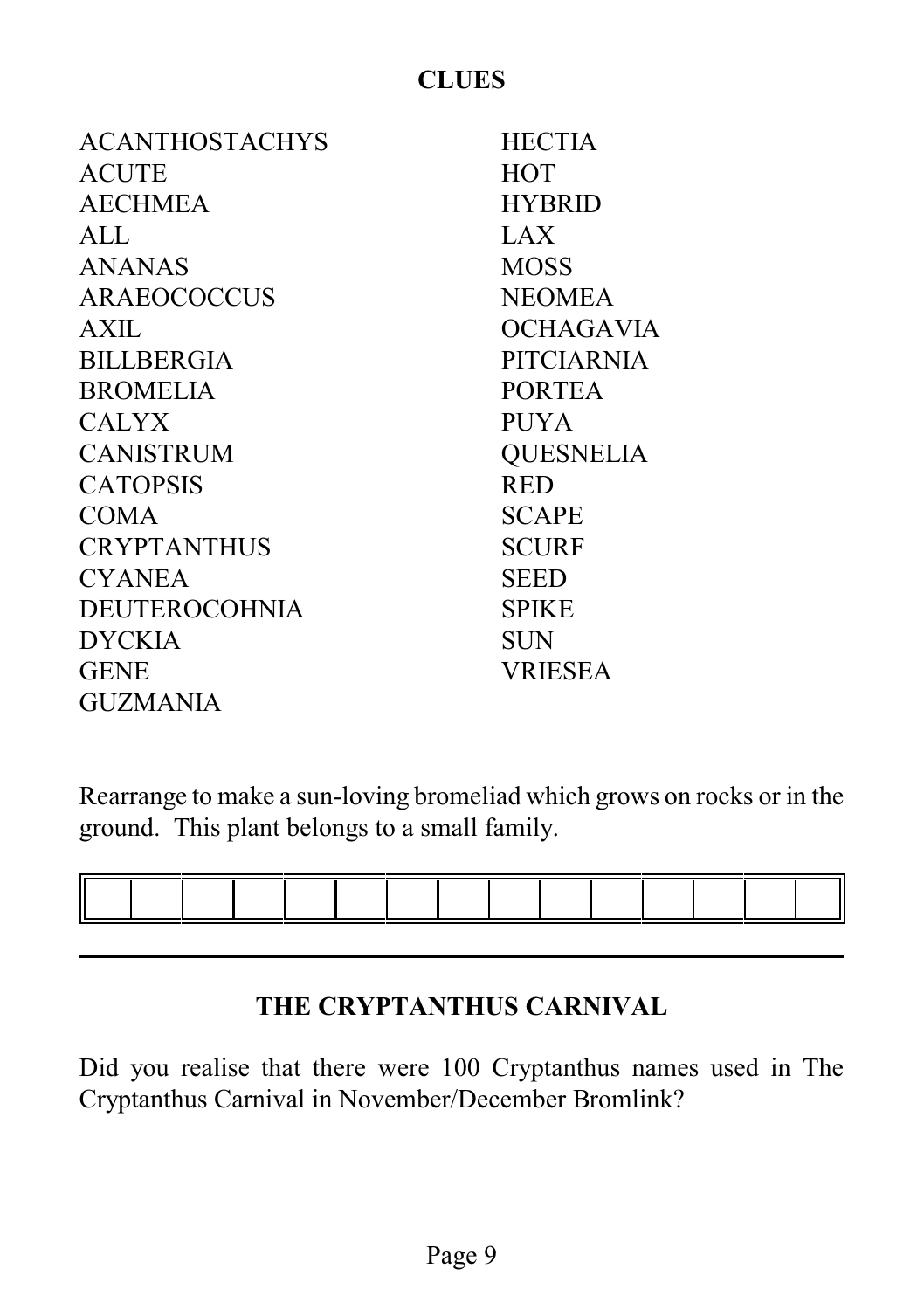#### **ANSWERS TO NOVEMBER/DECEMBER PUZZLE**

| $\mathbf{1}$    | <b>NEOMEA</b>     | <b>LINE</b> | 3              | <b>POSITION</b><br>9 |
|-----------------|-------------------|-------------|----------------|----------------------|
| $\overline{2}$  | <b>BILLBERGIA</b> |             | 5              | $\mathbf{1}$         |
| 3               | <b>LAMATA</b>     |             | $\overline{2}$ | 14                   |
| $\overline{4}$  | <b>ALBERTII</b>   |             | $\overline{4}$ | 11                   |
| 5               | <b>ORNATA</b>     |             | $\overline{2}$ | 7                    |
| 6               | <b>GIANT RED</b>  |             | 5              | 8                    |
| $\overline{7}$  | <b>ARGENTEA</b>   |             | 3              | 14                   |
| 8               | <b>FASCIATA</b>   |             | $\mathbf{1}$   | 1                    |
| 9               | <b>TAN BEAUTY</b> |             | 1              | 7                    |
| 10              | <b>METEOR</b>     |             | $\overline{2}$ | $\overline{3}$       |
| 11              | <b>FIRST BORN</b> |             | 3              | $\mathbf{1}$         |
| 12              | <b>ALL</b>        |             | $\overline{2}$ | 19                   |
| 13              | <b>RED ROCKET</b> |             | 5              | 13                   |
| 14              | <b>NATACHA</b>    |             | $\overline{2}$ | 9                    |
| 15              | <b>CAESIA</b>     |             | $\overline{4}$ | 6                    |
| 16              | <b>YABBA</b>      |             | $\mathbf{1}$   | 15                   |
| 17              | <b>KOMET</b>      |             | $\overline{2}$ | 1                    |
| 18              | <b>INCA</b>       |             | $\overline{4}$ | 18                   |
| 19              | <b>BABY</b>       |             | $\mathbf{1}$   | 18                   |
| $\overline{20}$ | <b>MUSAICA</b>    |             | 4              |                      |

#### **SUBSCRIPTIONS**

Subscriptions are due in October of each year. If you require postage of your newsletters, please forward 6 (six) current-price stamps.

Family - \$6.00 Single - \$4.00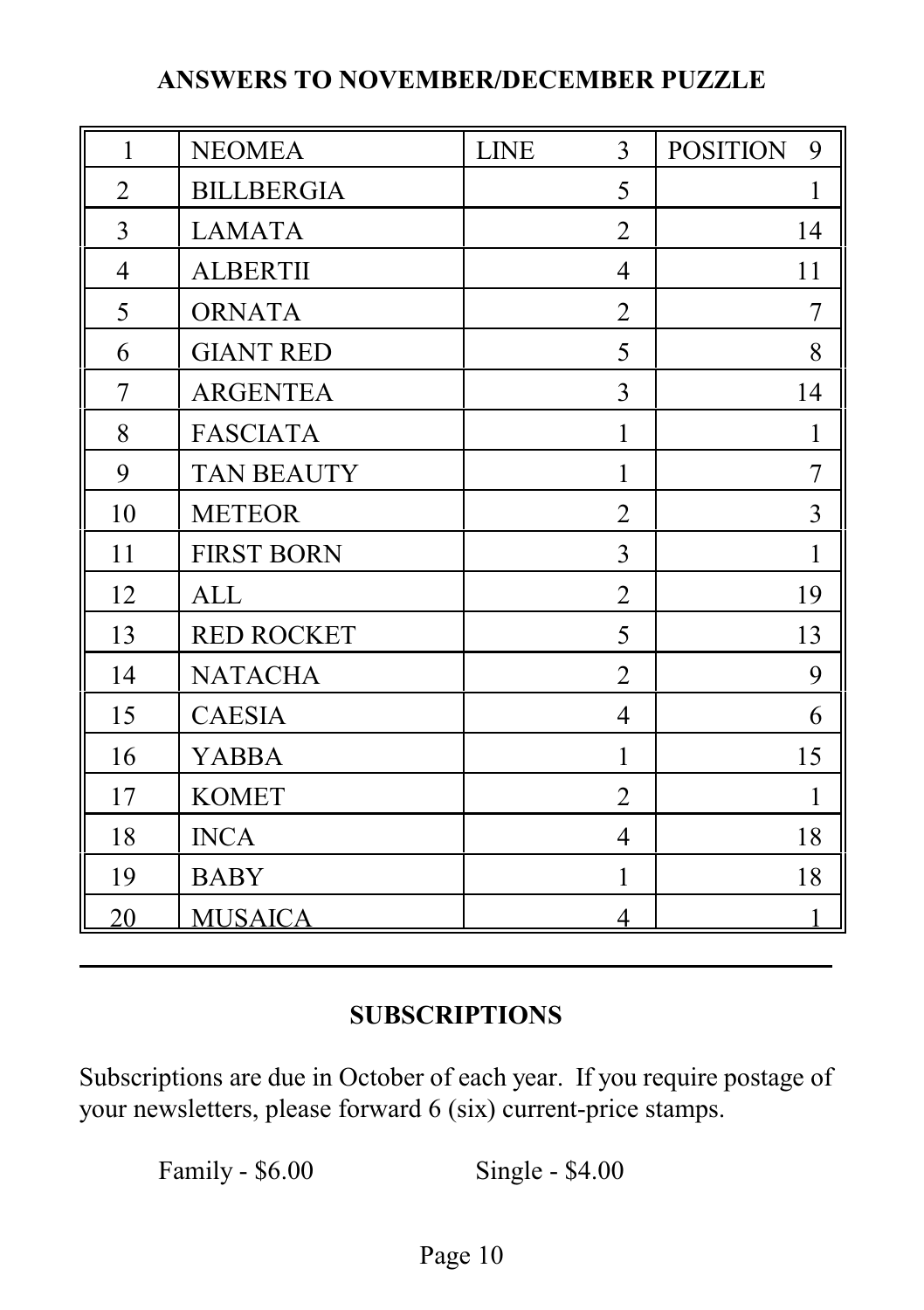#### **HELP?**

If you have a plant that you are not happy with the way it is growing, bring it in and our panel will help with ideas on what you can do different.

#### **PLANT OF THE MONTH**

For Plant of the Month, could you please bring in some plants from the nominated genera for that month. Remember that the plant doesn't necessarily have to be in flower, we also grow Bromeliads for their foliage. This segment of our meeting is to help us to learn to identify the different genera and perhaps see the diversity within that genera. The genera for the coming months are:

| <b>MARCH:</b> | Cryptanthus |
|---------------|-------------|
| <b>APRIL:</b> | Aechmea     |
| <b>MAY:</b>   | Billbergia  |

#### **DISPLAY AT BOYD'S BAY NURSERY**

John and Genny are to be congratulated on the plants that they supplied for this display. The size of most of them no one else could get into their vehicles. Thank you to everyone else who supplied plants and also their time.

It was disappointing that the weekend was such a slow one - the wind, the rain and the bushfire. The people who did come were very impressed by the variety of the plants. It was our first display in a nursery. The owners were very happy with the display and gave us a handsome donation.

#### **NAME TAGS**

If you have a name tag, will you please wear it to the meetings. Wearing a name tag makes for a more informal meeting which is what we are striving to offer.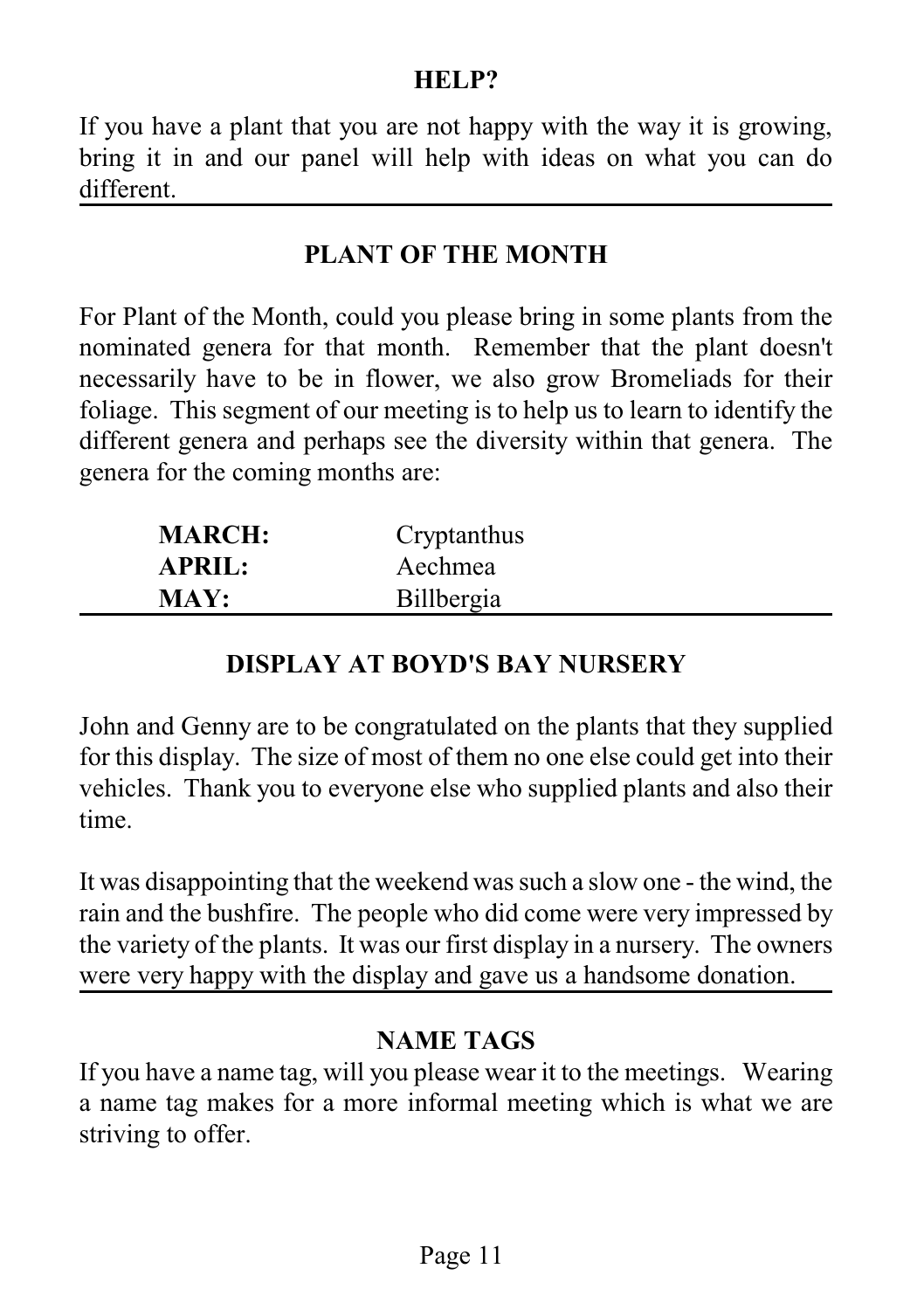## **!! CONGRATULATIONS !!**

Happy Birthday to Cath Chumbley, Genny Vauhkonen, Terry Vogt, Phyllis King, Gil Dumble, Inge vom Bruch, Jennifer Ross and Dawn Collas.





Welcome to Mary Frawley and Mal & Rhonda Symonds of Bundaberg

If you would like to have a birthday or any other message put in the Newsletter, please just let us know.

# **PLANT ROSTER**

We are now operating a roster to share the responsibility of bringing in plants for the Lucky Door Prize and the Special Raffle. If anyone other than the people rostered for that month would like to donate a plant, please feel free to do so. The plants do not have to be succulents or bromeliads. The Lucky Door Prize is drawn first and has the pick from the table followed by the Special Raffle with a choice of the plants available.

**MARCH:** Narelle Rowe, Nev Ryan, Roy Wenzel, Mike Levine. **APRIL:** Jum Daniels, Audry McAlister, Doug Reilley, Irene Small **MAY:** Cath Chumbley, Eddie Collas, Sue Levine, Jennifer Ross

If you are unable to attend the meeting, either get the plant to someone to take it in for you or swap with someone else.

# **ORDINARY RAFFLE**

This is one way of making money for the Society. It is up to all of us to help by bringing in some plant/s when we have extra ones. It doesn't have to be a bromeliad, just something you would like to win yourself. Let us see if we can make this one good continuous raffle.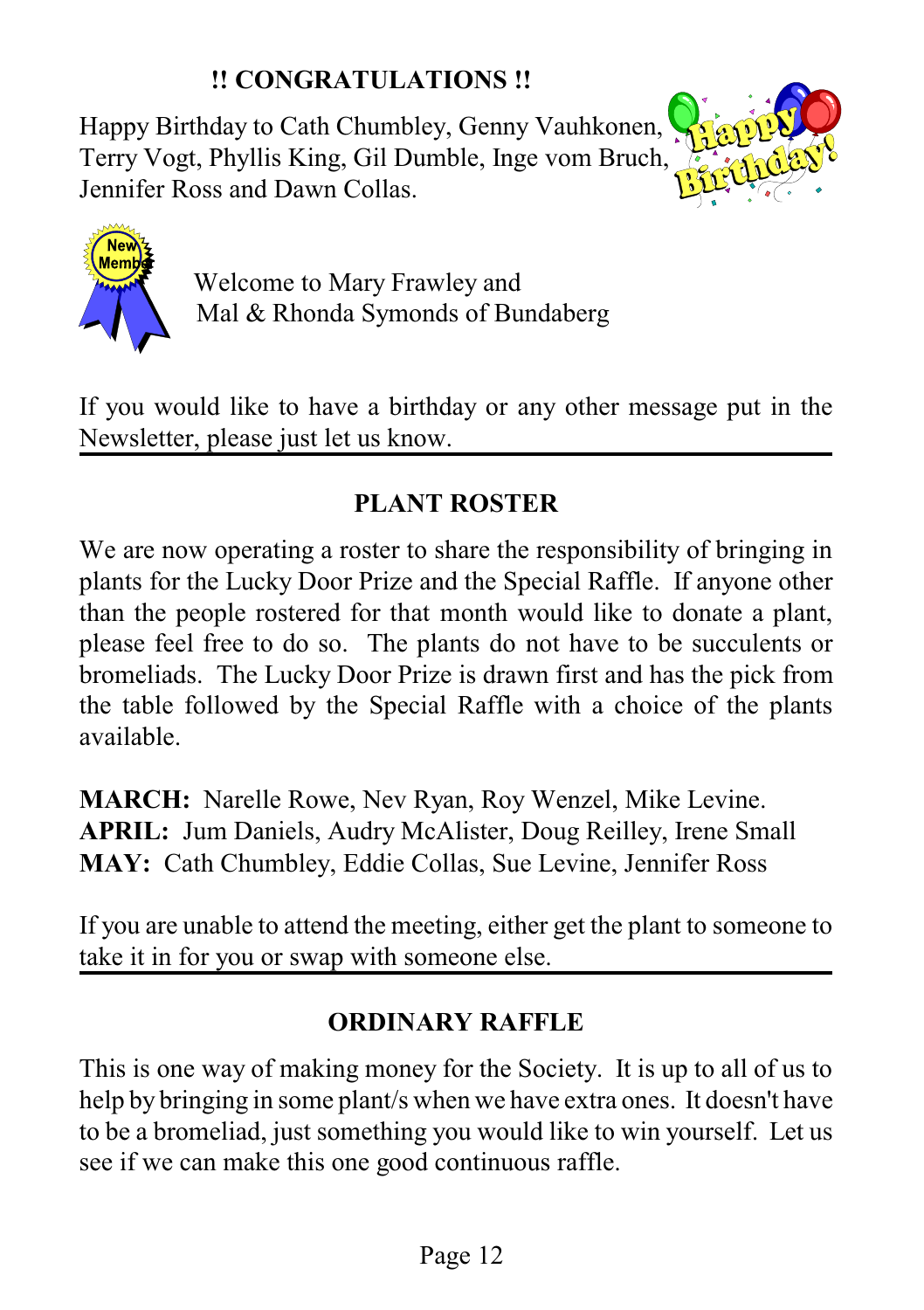# **LIBRARY BOOKS**

Library books are available on loan for one (1) month only. Please return them so someone else can take the book out.

The list of some of the books available for loan are as follows:

Journal of BSI 1981 - 1993

#### **BROMELIADS:**

Bromeliads - The BSI Bromeliads - Werner Rauh (2 copies) Bromeliads - Walter Richter Bromeliads for Modern Living Bromeliads for Everyone - Bea Hanson The Colourful Bromeliads - Victoria Padilla Tillandsias - Paul Isley The Bromeliad Lexicon - Werner Rauh Bromeliaceaes of Venezuela Bromeliads - Victoria Padilla In Search of Flowers of the Amazon Forest - Margaret Mee Handbook for Judges and Exhibitors - BSI, 1982

# **CACTUS AND SUCCULENTS**

Cactus and Succulents - Sunset Succulents and Cactus - Sunset Cacti and other Succulents Vol 1-6 - Edgar Lamb (2 copies Vol 5) Cacti for the Amateur - Abbey Garden Press The Book of Cacti and other Succulents - Claude Chidamian Cacti and Succulents - E.E. Kemp Cacti and Succulents for Modern Living Cacti - Sir Oliver Leese The Stapelieae, Vols 1, 2 and 3

Photo Album of members' donations.